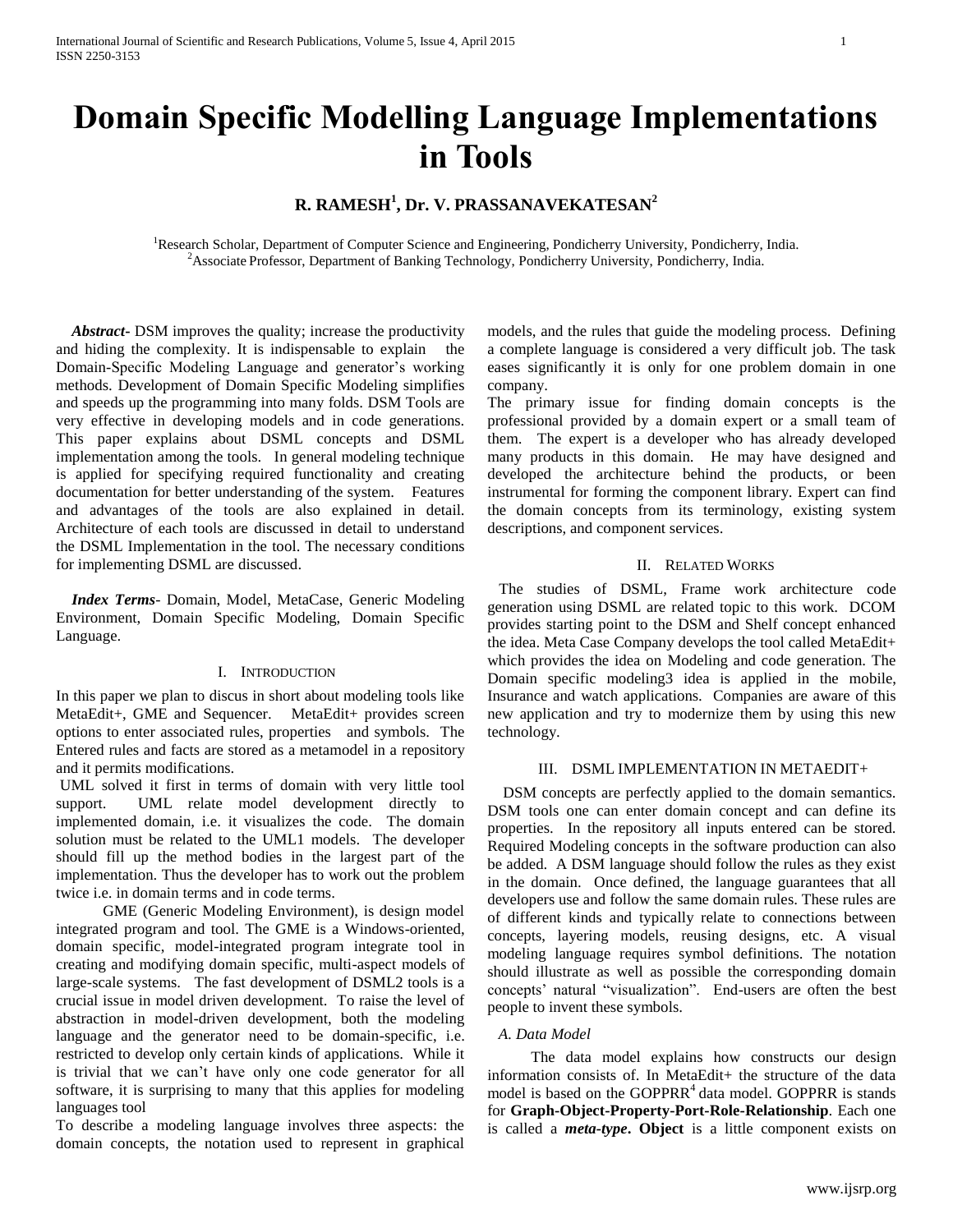itself. Examples are a Button<sup>4</sup>, a State, and an Action. All instances of objects hold reusability: An existing object can be reused in the other graphs by using existing function. A **relationship** is at connection between groups of objects. Relationships which connect the objects through roles. A relationship in a "Transition" that belongs to a Watch Application or an Inheritance is one example an object participated in a relationship can explain itself by the Role object. Transition relationship in the Watch Example which specify the objects at the both end. Inheritance relationships there are two kinds of roles one is Ancestors and another is Descendants. One segment of role is a **port** is one segment of an object in which a role can connect. For example, an Amplifier different three port one for analog input, one for digital input, and another for analog output. In Role connecting to each of these will have different semantics. A **graph<sup>4</sup>** explains "collection of objects, relationships, roles, and bindings" The figure given bellow shows the steps to be followed to implement Domain Specific Modeling implementation in MataEdit+. A **property** is a qualifying characteristic associated with the other types, such as a name, an identifier or a description. The above description and diagram explains how DSML implemented in the MetaEdit+ Tool.



#### *Figure 1 Step to Implementing DSM in MetaEdit+*

#### *B. Use of Simulation software*

 There are numbers of software available which can mimic the process involved in your research work and can produce the possible result. One of such type of software is Matlab. You can readily find Mfiles related to your research work on internet or in some cases these can require few modifications. Once these Mfiles are uploaded in software, you can get the simulated results of your paper and it easies the process of paper writing. As by adopting the above practices all major constructs of a research paper can be written and together compiled to form a complete research ready for Peer review.

### IV. DSML IMPLEMENTATION IN GENERIC MODELING ENVIRONMENT(GME)

In the Generic Modeling Environment (GME) tool<sup>5</sup> the DSM implemented in the browsers which are the very important components. Saved models in the database are arranged in the project order. A project is a group of models created using a particular modeling paradigm<sup>5</sup>. Within the project, the models are arranged into folders. Folders themselves and models in one folder can be arranged in the hierarchical order further standalone models are also be present. Through Model Browser one can view the entire project "at a glance". The Model Browser Controls can show, add and move the Models. Six browsers in the GME are taking base works of GME.

### *A. Part Browser*

 The part Browser can be placed any side of the independent window. Based on present working aspect the Part Browser can insert current model. It also views all parts excluding details of connections. Lower of the Part Browser, tabs view the aspects of the present model. By clicking the tab change the aspect of the present model can be selected any one. It also attempts to change the aspect of all the open models. If a particular model does not have the said aspect, its shows that the aspect remains active. The Part Browser can be used to drag a single object at a time and drop it either in any editor window or in the Model Browser**.** If a reference is dragged, a null reference is created because the target object is unspecified. Keep in mind that references (Including null references) can be redirected at any time by dropping a new target on top of them. The Part Browser can be floated as an independent window.

#### *B. Attribute Browser*

**In Attribute Browser** Preferences and Attributes are available in a modeless dialog box. Browser changes are recorded immediately. Changes to toggle buttons, combo boxes<sup>5</sup> and color pickers can be done immediately. Changes in the single line edit boxes are recorded when "Enter" button is pressed on the keyboard In a multiline edit boxes the Enter Key for the new line insertion so hitting the enter key does not updated the value. The object selection for the attribute browser works as follows. The context menu access to Attributes and Preferences, now even from the Model Browser, works. Selecting an object or inserting, dropping or pasting operation will selects that object for the Attribute browser. More than one object is selected – in the Model Browser or in the Model Editor - the attribute browser will allow only the common attributes of these objects. Dialog box there are three tabs, first one for the attributes second one for the preferences and the last one for the properties. The Attribute Browser window, just like the Model Browser window it can float as an independent window, it can be placed in any side of the GME  $^6$ .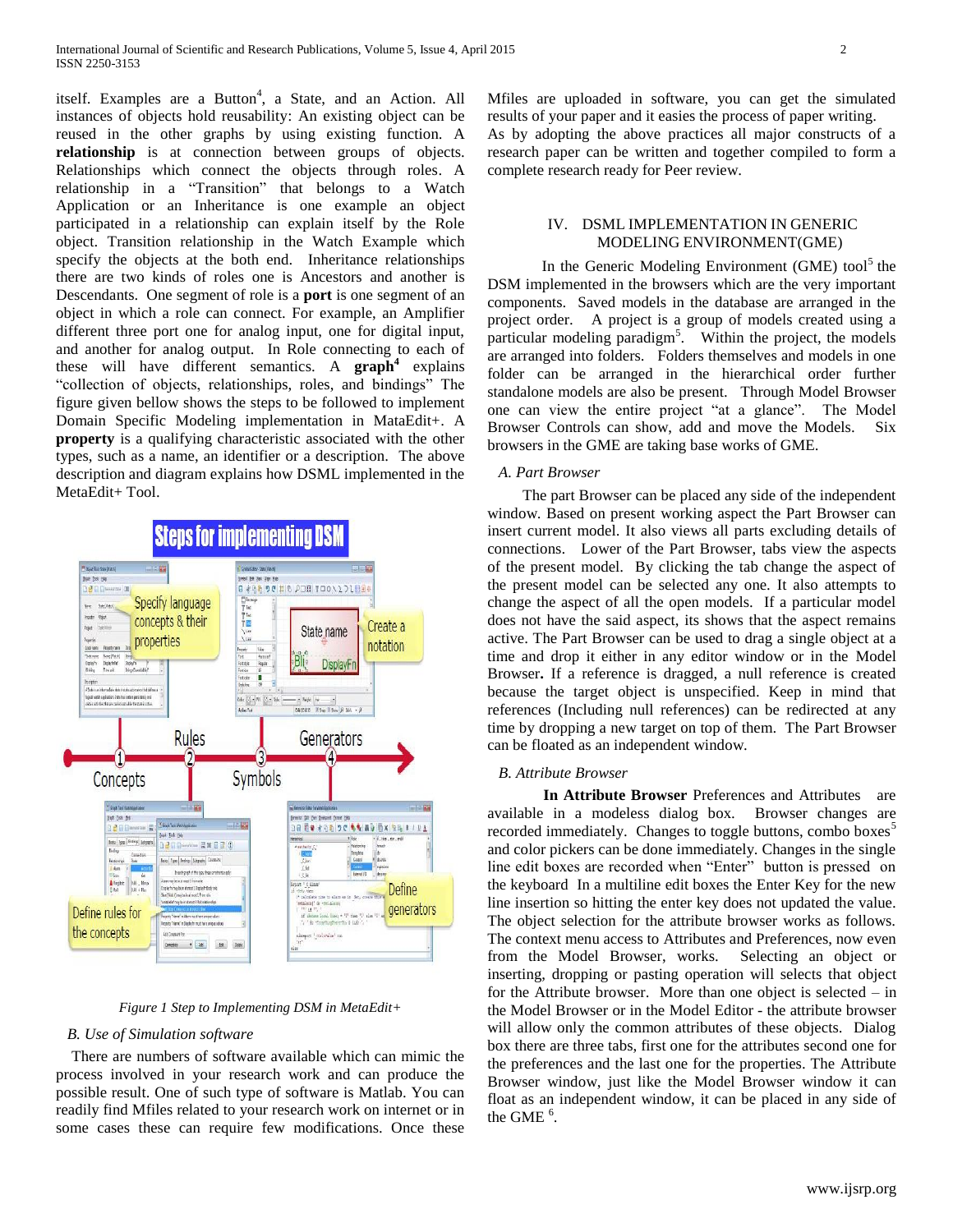#### *C. Model Browser*

The  $GME<sup>5</sup>$  is a configurable graphical editing environment. It is configured to work within a particular modeling paradigm via a *paradigm definition file*. Paradigm definition files are XML files that use a particular, GME 6 specific Document Type Definition (DTD). Models cannot be created and edited until a paradigm definition file has been opened. Once a project has been loaded, the GME opens a Model Browser **window**. The Model Browser is primarily used to organize the individual model that leads to overall project. The graphical editor is used for actually constructing the project's individual models.

The vital features of the **Model Browser<sup>6</sup>** are accessible through the three tabs displayed at the top of the **Model Browser**. These tabs deal with the **Aggregate**, **Inheritance**, and **Meta**  hierarchies. The **Aggregate** tab having a tree-based containment hierarchy of all folders, models, and parts from the highest level of the project, the Root Folder. The aggregate hierarchy is ignorant to aspects, and is capable of displaying objects of any kind. More information on the aggregate hierarchy will be provided shortly.



*Figure 2 Model Browser showing folders and models.*

The **Inheritance<sup>7</sup>** tab displays the type of inheritance and hierarchy. Inheritance is entry driven by the current model selection within the aggregate tree. Present method of selection in the aggregate tree in the figure above is a model "Generator Base" is an example. It has one subtype, called "SubGenBase", and two instances, bearing the name "Generator A" and "Generator B". This type of /instance relationship is shown in the Inheritance tab. We can also have an instance model of the "SubGenBase" subtype, called "SubGenBase". The letter "S" denotes a subtype and a letter "I" can be found in front of

instances in the **Attribute** tab. The **Meta** tab shows the modeling language at a glance it displays the legally available array of Folders and objects that can be added at any level within the aggregate hierarchy. At the "Root Folder" level we can add "Folder" folders. Within these folders, we can add models primitive and Compound. From these models, more parts can be added. Above discussion explains how DSML implemented in the DME.



*Figure 3 GME Main Window*

## V. IMPROVEMENT AS PER REVIEWER COMMENTS

 The important method incorporated in implementing DSL require reprocessing embedding The Techniques involved in implementing a DSL needs reprocessing, embedding, compiler/interpreter, compiler generator, extensible compiler/interpreter, and commercial off-the-shelf. The language designer has to select the appropriate implementation approach, according to the project to be implemented. The development is influenced by the fact that DSML has to be included in the already existing data acquisition software DEWES oft <sup>8</sup> and this product is developed in Object Pascal, more specifically in Delphi. These limitations lead to decide for compiler/interpreter implementation approach, where some of the compiler generator tools were used. Commonly the idea of a lexical analyzer is simple implement. But the construction and implementation of a lexical analyzer is time-consuming. Hence, in the construction of a lexical analyzer, a compiler generator implementation approach can be used to speed up this process. In the case of the Sequencer, the syntax and semantic analyzer has been developed independently of existing compiler generator tools. The syntax of the Sequencer was described using standard BNF notation.

Starting non-terminal NT\_START, it can be seen that the reserved words like Begin, End embody DSL statements that represent functionalities to be performed from the measurement. Another advantage can be observed if the Sequencer programs are compared with the  $DCOM<sup>8</sup>$  application with the number of lines of code. The size of code (LOC) is presented for five different applications developed with Sequencer and DCOM objects. All Sequencer programs and DCOM applications have